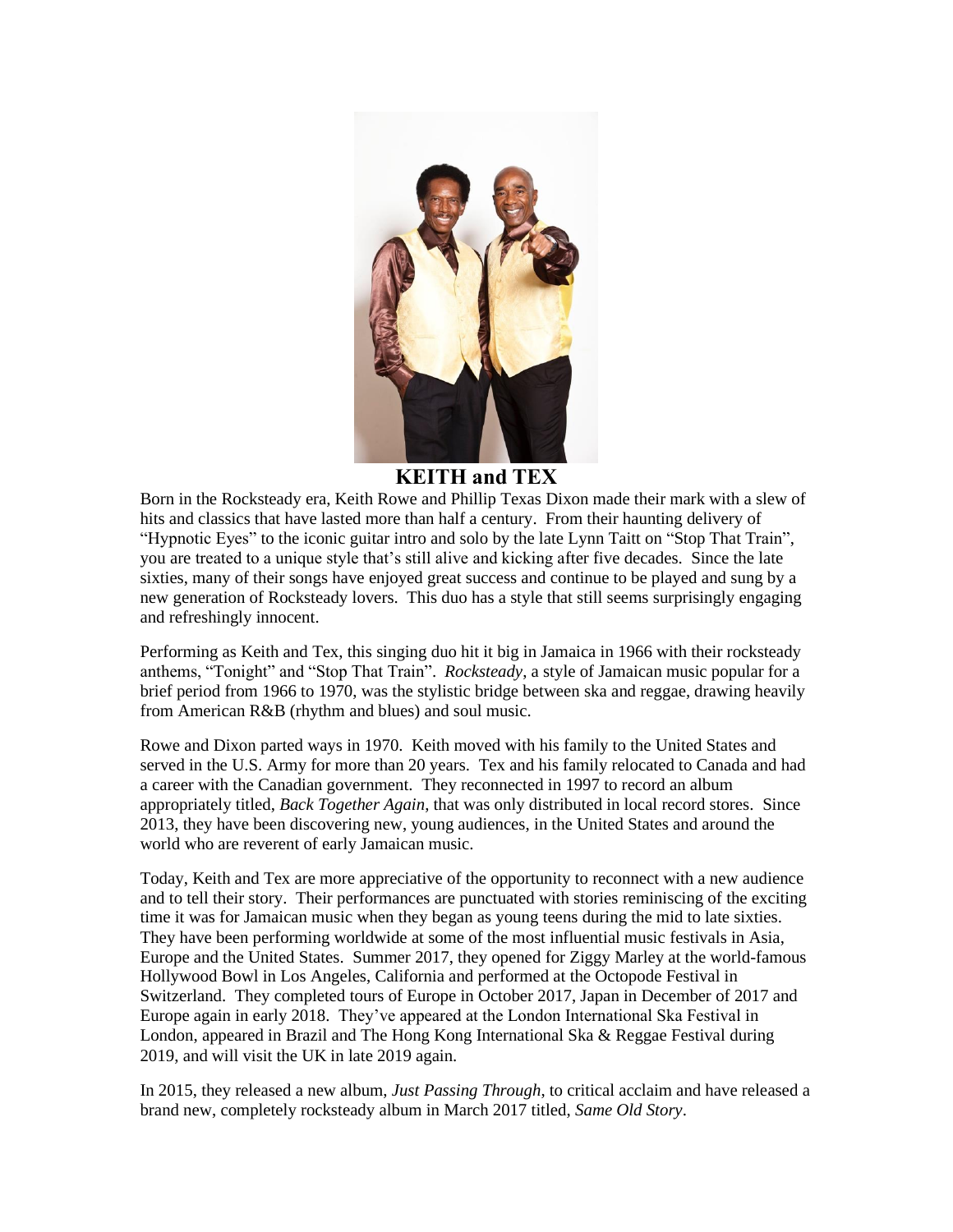In July 2018, Keith and Tex returned with their first music release of the year, "My Best Girl" (a John Holt classic) and "Let's Sing" recorded while on tour in 2018, following their hugely popular album, *Same Old Story.* In 2019 they've released singles "Global Politics" and "Only A Smile" and are planning the release of a new album early next year. Also, in the works, they are planning a follow-up album to the critically acclaimed "Same Old Story" collaborating once again with Roberto Sanchez. Look out for Keith and Tex in a town near you on their upcoming 2020 world tour where they will be performing all their classic and soon to be classic songs for you.

Still rocking steady!

## **CONNECT**

**Web: [officialkeithandtex.com](http://officialkeithandtex.com/) Facebook:<https://www.facebook.com/officialkeithandtex/> Instagram:<https://www.instagram.com/keithandtex/> Twitter:<https://twitter.com/keithandtex>**

## **MUSIC**

**<https://www.youtube.com/watch?v=JnQTGNcNpI4> (Stop That Train) [https://www.youtube.com/watch?v=R-4sm1Il\\_yY](https://www.youtube.com/watch?v=R-4sm1Il_yY%20) (Tonight) <https://www.youtube.com/watch?v=FUJHIPmvA5o> (Don't Look Back) [https://www.youtube.com/watch?v=l8BJd8Z5pZo](https://www.youtube.com/watch?v=l8BJd8Z5pZo%20) (Leaving On The Train) [https://www.youtube.com/watch?v=5N1O16vlYzM](https://www.youtube.com/watch?v=5N1O16vlYzM%20) (Hypnotic Eyes) [https://www.youtube.com/watch?v=ZwZWN\\_1vwY8](https://www.youtube.com/watch?v=ZwZWN_1vwY8%20) (Let Me Be The One) [https://www.youtube.com/watch?v=OInywDE\\_1x8](https://www.youtube.com/watch?v=OInywDE_1x8%20) (Tighten Up Your Gird) [https://www.youtube.com/watch?v=iagVMexgBkI](https://www.youtube.com/watch?v=iagVMexgBkI%20) (Groovy Situation) [https://www.youtube.com/watch?v=cs6j27a9w6Q](https://www.youtube.com/watch?v=cs6j27a9w6Q%20) (Back Into Your World) [https://www.youtube.com/watch?v=sY1wan-Q9pM](https://www.youtube.com/watch?v=sY1wan-Q9pM%20) (Sweet Jamaica) [https://www.youtube.com/watch?v=mjW\\_RqEokUg](https://www.youtube.com/watch?v=mjW_RqEokUg%20) (Same Old Story) [https://www.youtube.com/watch?v=vK5fDMqpc2g](https://www.youtube.com/watch?v=vK5fDMqpc2g%20) (Party Night) [https://www.youtube.com/watch?v=caisy5KR2Is](https://www.youtube.com/watch?v=caisy5KR2Is%20) (Cyber Lover) [https://www.youtube.com/watch?v=CqmNf1rnGbY](https://www.youtube.com/watch?v=CqmNf1rnGbY%20) (Grandma) [https://www.youtube.com/watch?v=xHo7NBPm\\_i4](https://www.youtube.com/watch?v=xHo7NBPm_i4%20) (Goodbye Love) <https://www.youtube.com/watch?v=SVrk9wGdCqQ> (Let's Sing) <https://www.youtube.com/watch?v=r3KfRNv2FgA> (Global Politics) <https://www.youtube.com/watch?v=jI-pVUoR6Mo> (Only A Smile)**

## **LIVE MUSIC**

**<https://www.youtube.com/watch?v=0PGQbymh8-Q> (Cyber Lover + Grandma) [https://www.youtube.com/watch?v=\\_94aFbhCFyw](https://www.youtube.com/watch?v=_94aFbhCFyw%20) (Intro + Tonight) [https://www.youtube.com/watch?v=M9gOQaWlh2c](https://www.youtube.com/watch?v=M9gOQaWlh2c%20) (Ska Medley 1) [https://www.youtube.com/watch?v=4Zb6rLJkrOY](https://www.youtube.com/watch?v=4Zb6rLJkrOY%20) (Ska Medley 2) <https://www.youtube.com/watch?v=3kK3yVzsjcc> (Sweet Jamaica) [https://www.youtube.com/watch?v=40rAvZ\\_8u1k](https://www.youtube.com/watch?v=40rAvZ_8u1k%20) (Born Winners) <https://www.youtube.com/watch?v=ochNKdQPZrA> (Leaving On The Train) <https://www.youtube.com/watch?v=qWaryb2qkL4> (Stop That Train) <https://www.youtube.com/watch?v=PaO-7hBdNRI> (Long Story + Man's Temptation...)**